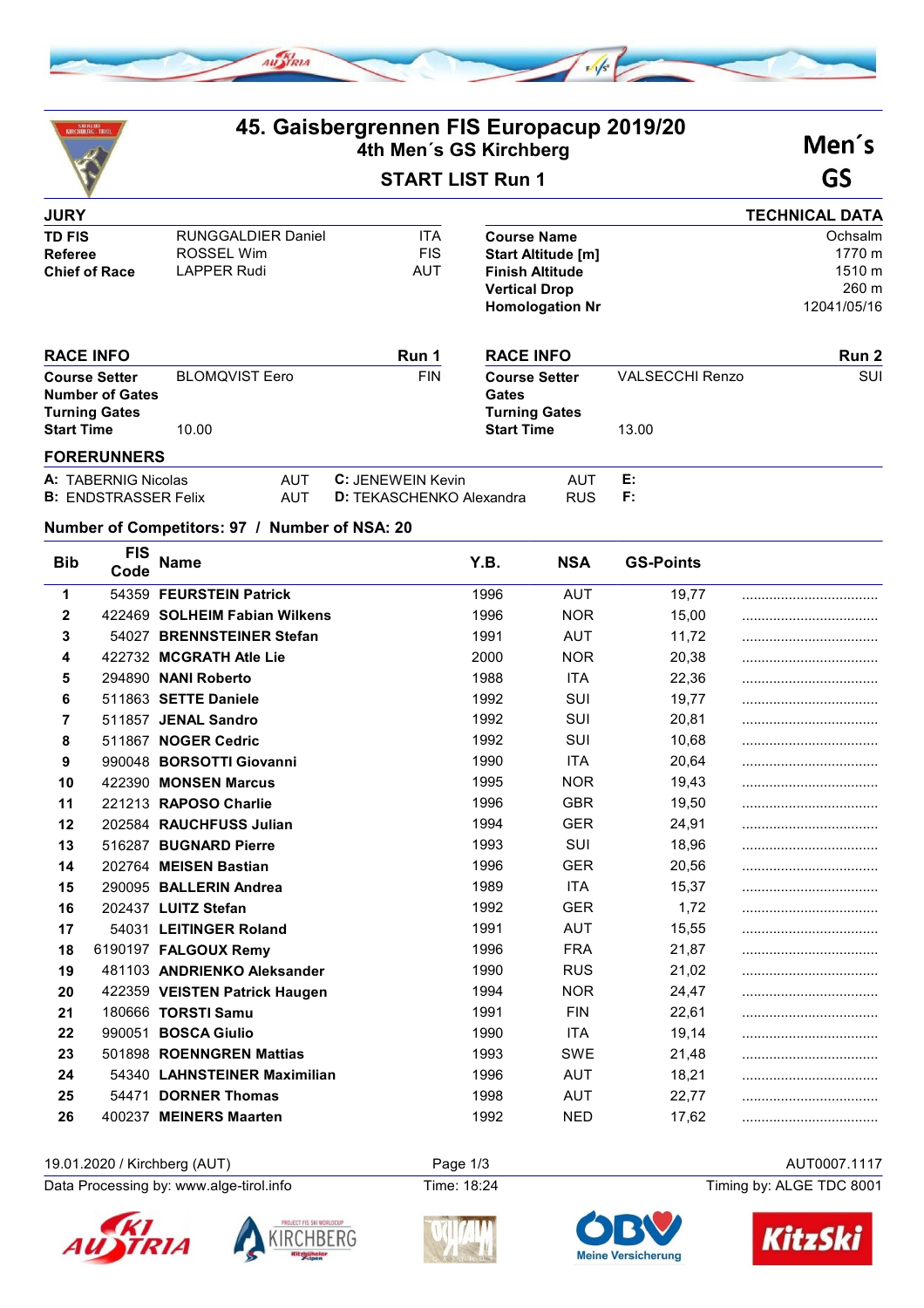

45. Gaisbergrennen FIS Europacup 2019/20 START LIST Run 1 4th Men's GS Kirchberg

| <b>Bib</b> | <b>FIS</b><br>Code | Name                           | Y.B. | <b>NSA</b> | <b>GS-Points</b> |  |
|------------|--------------------|--------------------------------|------|------------|------------------|--|
| 27         |                    | 303097 ISHII Tomoya            | 1989 | <b>JPN</b> | 23,91            |  |
| 28         |                    | 511741 ZURBRIGGEN Elia         | 1990 | SUI        | 15,32            |  |
| 29         |                    | 6292556 ZUCCARINI Giulio       | 1997 | <b>ITA</b> | 27,20            |  |
| 30         |                    | 6291028 SORIO Daniele          | 1994 | <b>ITA</b> | 20,27            |  |
| 31         |                    | 491876 PUENTE TASIAS Alejandro | 1994 | <b>ESP</b> | 32,74            |  |
| 32         |                    | 60261 MAES Sam                 | 1998 | <b>BEL</b> | 11,88            |  |
| 33         |                    | 54252 RASCHNER Dominik         | 1994 | <b>AUT</b> | 12,22            |  |
| 34         |                    | 422318 ROEISLAND Max           | 1994 | <b>NOR</b> | 19,13            |  |
| 35         |                    | 502433 HANSSON William         | 2001 | <b>SWE</b> | 19,44            |  |
| 36         |                    | 6300451 KATO Seigo             | 1998 | <b>JPN</b> | 20,45            |  |
| 37         |                    | 512274 BISSIG Semyel           | 1998 | SUI        | 20,67            |  |
| 38         |                    | 6290062 BARUFFALDI Stefano     | 1992 | <b>ITA</b> | 20,72            |  |
| 39         |                    | 104539 SEGER Riley             | 1997 | CAN        | 20,75            |  |
| 40         |                    | 512116 GUT lan                 | 1995 | LIE        | 21,67            |  |
| 41         |                    | 512120 VON GRUENIGEN Noel      | 1995 | SUI        | 22,24            |  |
| 42         |                    | 512234 FISCHBACHER Marco       | 1997 | SUI        | 22,65            |  |
| 43         |                    | 202829 GRATZ Fabian            | 1997 | <b>GER</b> | 22,90            |  |
| 44         |                    | 422444 WINDINGSTAD Tobias      | 1995 | <b>SWE</b> | 23,31            |  |
| 45         |                    | 54368 BORGNAES Christian       | 1996 | <b>AUT</b> | 23,40            |  |
| 46         |                    | 60236 VAN DEN BROECKE Dries    | 1995 | <b>BEL</b> | 23,49            |  |
| 47         |                    | 481730 KUZNETSOV Ivan          | 1996 | <b>RUS</b> | 23,73            |  |
| 48         |                    | 104697 WALLACE Liam            | 1999 | CAN        | 24,91            |  |
| 49         |                    | 20398 VERDU Joan               | 1995 | <b>AND</b> | 25,29            |  |
| 50         |                    | 6291374 HOFER Alex             | 1994 | <b>ITA</b> | 25,33            |  |
| 51         |                    | 54438 PLOIER Andreas           | 1997 | <b>AUT</b> | 25,57            |  |
| 52         |                    | 492192 ORTEGA Albert           | 1998 | <b>ESP</b> | 25,59            |  |
| 53         |                    | 6293252 KASTLUNGER Tobias      | 1999 | <b>ITA</b> | 25,80            |  |
| 54         |                    | 40577 LAIDLAW Harry            | 1996 | <b>AUS</b> | 26,14            |  |
| 55         |                    | 6190329 GUILLOT Victor         | 1996 | <b>FRA</b> | 26,19            |  |
| 56         |                    | 6190628 ANGUENOT Leo           | 1998 | <b>FRA</b> | 26,27            |  |
| 57         |                    | 6532116 KRUPKA Jimmy           | 1998 | <b>USA</b> | 26,44            |  |
| 58         |                    | 6532354 GILE Bridger           | 1999 | <b>USA</b> | 26,57            |  |
| 59         |                    | 6531963 STEFFEY George         | 1997 | <b>USA</b> | 26,58            |  |
| 60         |                    | 422722 KINDEM Kaspar           | 2000 | <b>NOR</b> | 26,78            |  |
| 61         |                    | 54445 HAASER Raphael           | 1997 | <b>AUT</b> | 26,95            |  |
| 62         |                    | 104710 JORDAN Asher            | 1999 | CAN        | 27,01            |  |
| 63         |                    | 202765 NORYS Frederik          | 1996 | <b>GER</b> | 27,07            |  |
| 64         |                    | 180817 SJOBERG Marlon          | 1997 | <b>FIN</b> | 27,05            |  |
| 65         |                    | 6190079 ALLIOT LUGAZ Baptiste  | 1995 | <b>FRA</b> | 27,44            |  |
| 66         |                    | 502298 HEDSTROEM Tobias        | 1998 | SWE        | 27,72            |  |
| 67         |                    | 54338 ZEIRINGER Fabian         | 1996 | AUT        | 27,88            |  |
| 68         |                    | 512273 SPARR Maurus            | 1998 | SUI        | 28,14            |  |

| 19.01.2020 / Kirchberg (AUT)            | Page 2/3    | AUT0007.1117                     |                          |  |
|-----------------------------------------|-------------|----------------------------------|--------------------------|--|
| Data Processing by: www.alge-tirol.info | Time: 18:24 |                                  | Timing by: ALGE TDC 8001 |  |
| KI<br><b>AU STRIA</b>                   |             | OBV<br><b>Meine Versicherung</b> | KitzSki                  |  |